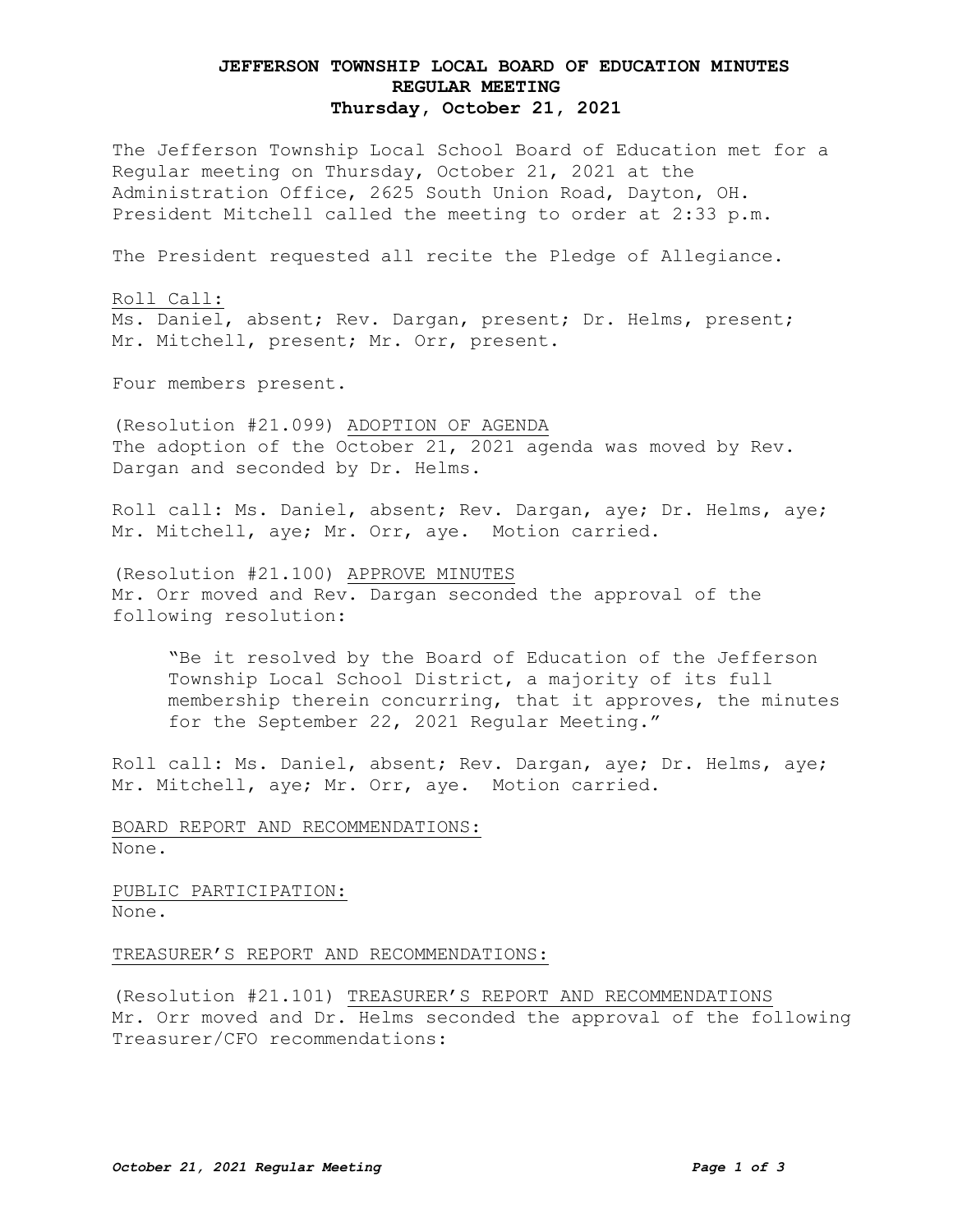# **JEFFERSON TOWNSHIP LOCAL BOARD OF EDUCATION MINUTES REGULAR MEETING Thursday, October 21, 2021**

# APPROVE FINANCIAL REPORTS

Recommend the adoption of the following resolution:

"Be it resolved by the Board of Education of the Jefferson Township Local School District, a majority of its full membership therein concurring, that it approves, the September, 2021 Financial Reports as presented."

### APPROVE AMENDED 403(B) PLAN

Recommend the adoption of the following resolution:

"Be it resolved by the Board of Education of the Jefferson Township Local School District, a majority of its full membership therein concurring, that the form of amended 403(b) Plan effective January 1, 2021, presented to this meeting is hereby approved and adopted and that the Treasurer/CFO is hereby authorized and directed to execute and deliver to the Administrator of the Plan one or more counterparts of the Plan".

Roll call: Ms. Daniel, absent; Rev. Dargan, aye; Dr. Helms, aye; Mr. Mitchell, aye; Mr. Orr, aye. Motion carried.

#### SUPERINTENDENT'S REPORT AND RECOMMENDATIONS:

(Resolution #21.102) APPROVE PROFESSIONAL SERVICE AGREEMENT Rev. Dargan moved and Mr. Orr seconded the approval of the Catapult Professional Service agreement as presented in Exhibit 1.

Roll call: Ms. Daniel, absent; Rev. Dargan, aye; Dr. Helms, aye; Mr. Mitchell, aye; Mr. Orr, aye. Motion carried.

(Resolution #21.103) APPROVE PREMIER COMMUNITY HEALTH AGREEMENT Mr. Orr moved and Dr. Helms seconded the approval of the Premier Community Health Agreement for Nursing Services for the 2021-2022 school year.

Roll call: Ms. Daniel, absent; Rev. Dargan, aye; Dr. Helms, aye; Mr. Mitchell, aye; Mr. Orr, aye. Motion carried.

(Resolution #21.104) APPROVE TRANSPORTATION RESOLUTION Mr. Orr moved and Rev. Dargan seconded the approval of the resolution regarding changes in transportation for the sake of safety and age considerations.